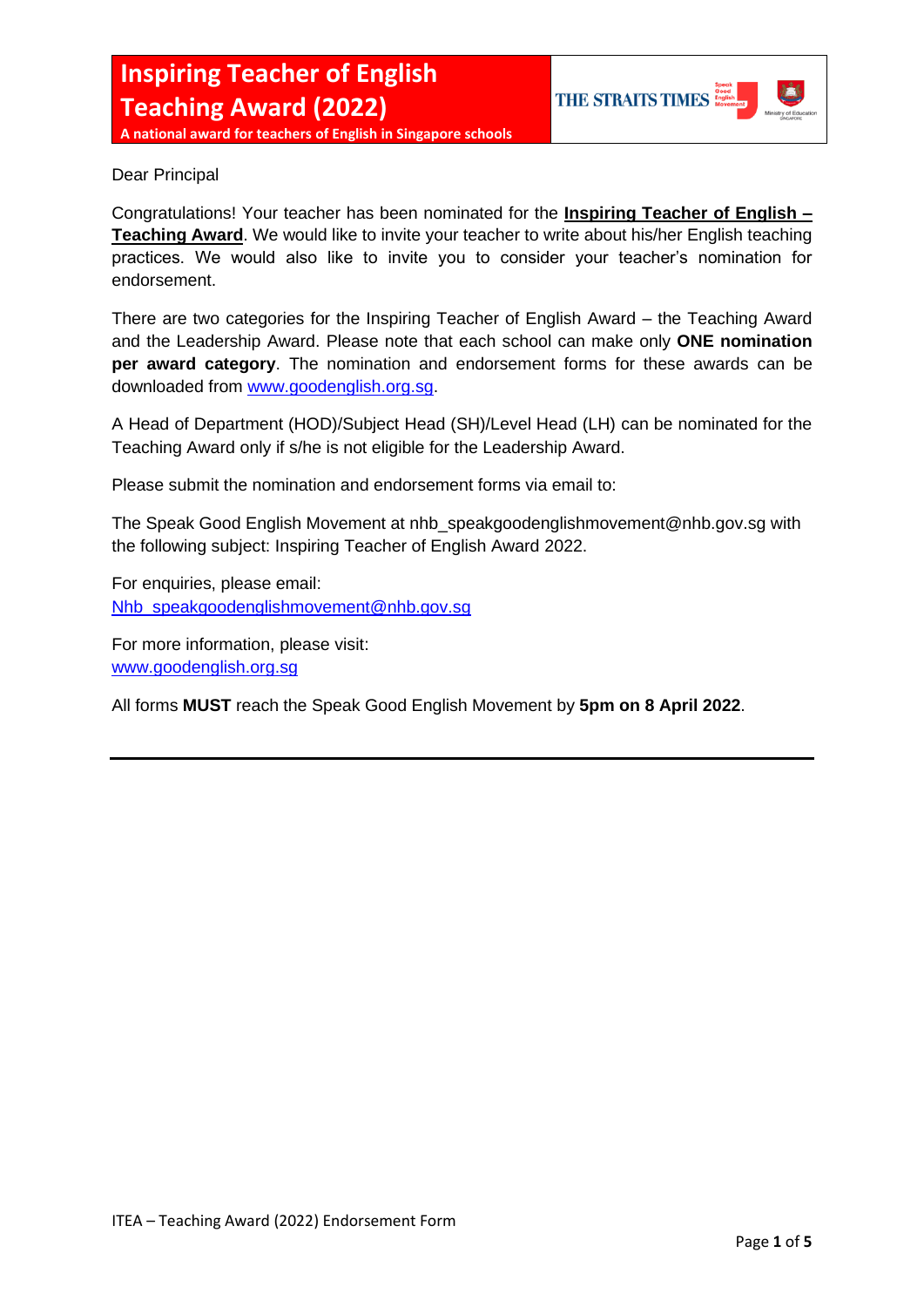**A national award for teachers of English in Singapore schools**



## **ENDORSEMENT FORM**

## **A) Nominee's Submission**

We are looking for teachers who:

- **exemplify** the use of good spoken and written English;
- **promote** learning-focused interaction during English lessons; and
- **choose** pedagogies appropriate to learners' readiness, interests and learning profiles.

| Name:                     | Salutation  | Dr / Mr / Ms / Mrs / Mdm    |                                               |          |
|---------------------------|-------------|-----------------------------|-----------------------------------------------|----------|
|                           | Name as in  |                             |                                               |          |
|                           | <b>NRIC</b> |                             |                                               |          |
| IC Number:                |             |                             |                                               |          |
| Provide last 4 characters |             |                             |                                               |          |
| (e.g. 123A)               |             |                             |                                               |          |
| Age:                      |             |                             |                                               |          |
| Years of Teaching         |             |                             |                                               |          |
| Experience:               |             |                             |                                               |          |
| Present Class &           |             |                             |                                               |          |
| Level:                    |             |                             |                                               |          |
| Designation and           |             |                             |                                               |          |
| Department:               |             |                             |                                               |          |
| No. of Years as           |             |                             |                                               |          |
| HOD/SH/LH <sup>1</sup> :  |             |                             |                                               |          |
| (if applicable)           |             |                             |                                               |          |
| School:                   |             |                             |                                               |          |
| School Address:           |             |                             |                                               |          |
| Postal Code:              |             |                             |                                               |          |
| Telephone:                |             | (Mobile)                    |                                               | (Office) |
| Email Address:            |             |                             |                                               |          |
|                           |             |                             |                                               |          |
| Have you been             |             |                             |                                               |          |
| nominated for ITEA        |             | No, this is the first time. |                                               |          |
| previously?               |             |                             |                                               |          |
|                           |             |                             | Yes, I was last nominated in [state year(s)]: |          |
| Signature:                |             |                             |                                               |          |
|                           |             |                             |                                               |          |
| Date:                     |             |                             |                                               |          |
|                           |             |                             |                                               |          |

<sup>1</sup> *An HOD/SH/LH who has held the position for at least two years is not eligible for the ITEA - Teaching Award. The HOD/SH/LH may be nominated for the ITEA - Leadership Award.*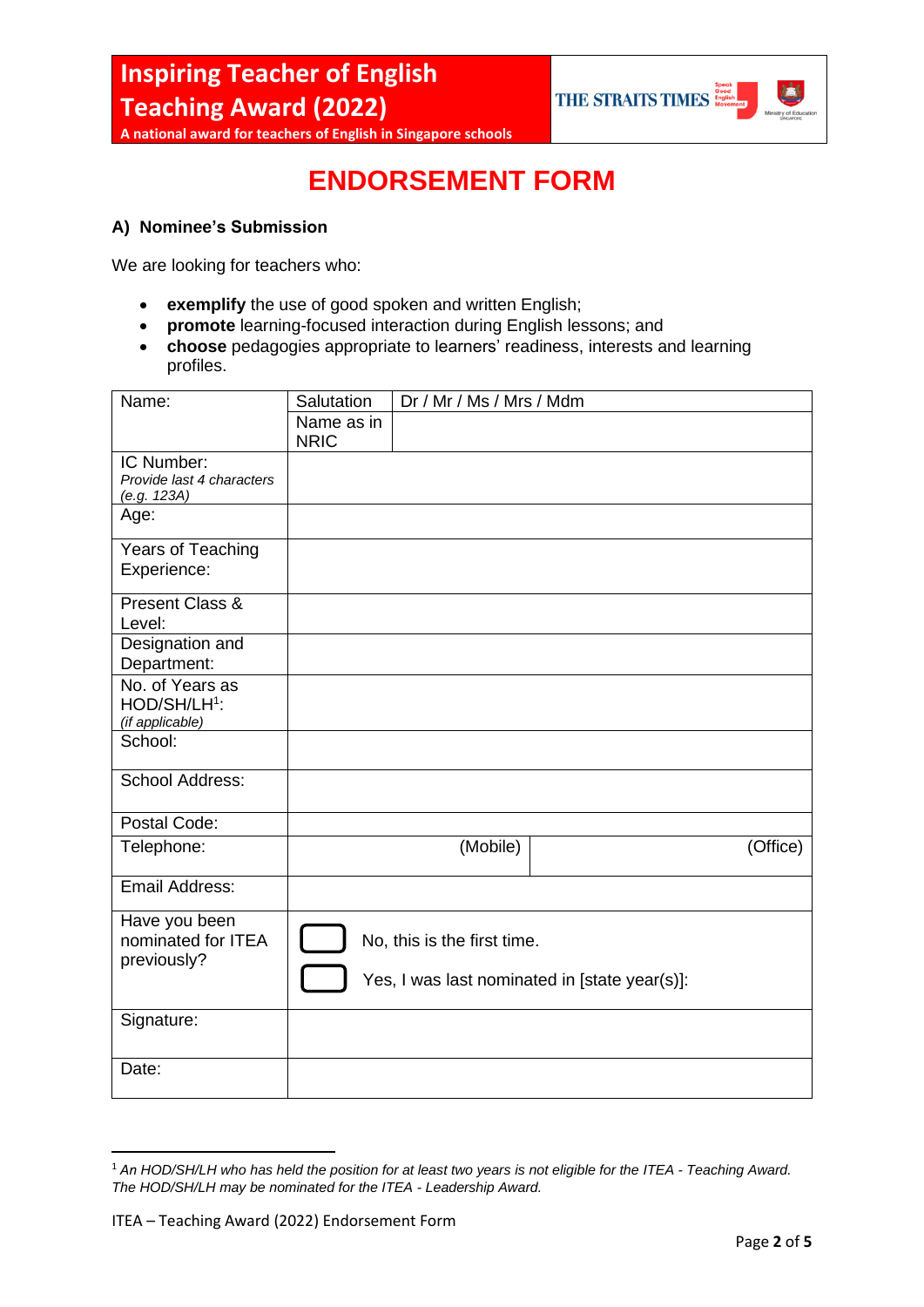**THE STRAITS TIMES** Speck



**A national award for teachers of English in Singapore schools**

In no more than 500 words, please give details of what you have done as a teacher to enable your students to effectively learn and improve their use of English, and how else you have made an impact on your students' learning of English.

This section requires a typewritten response.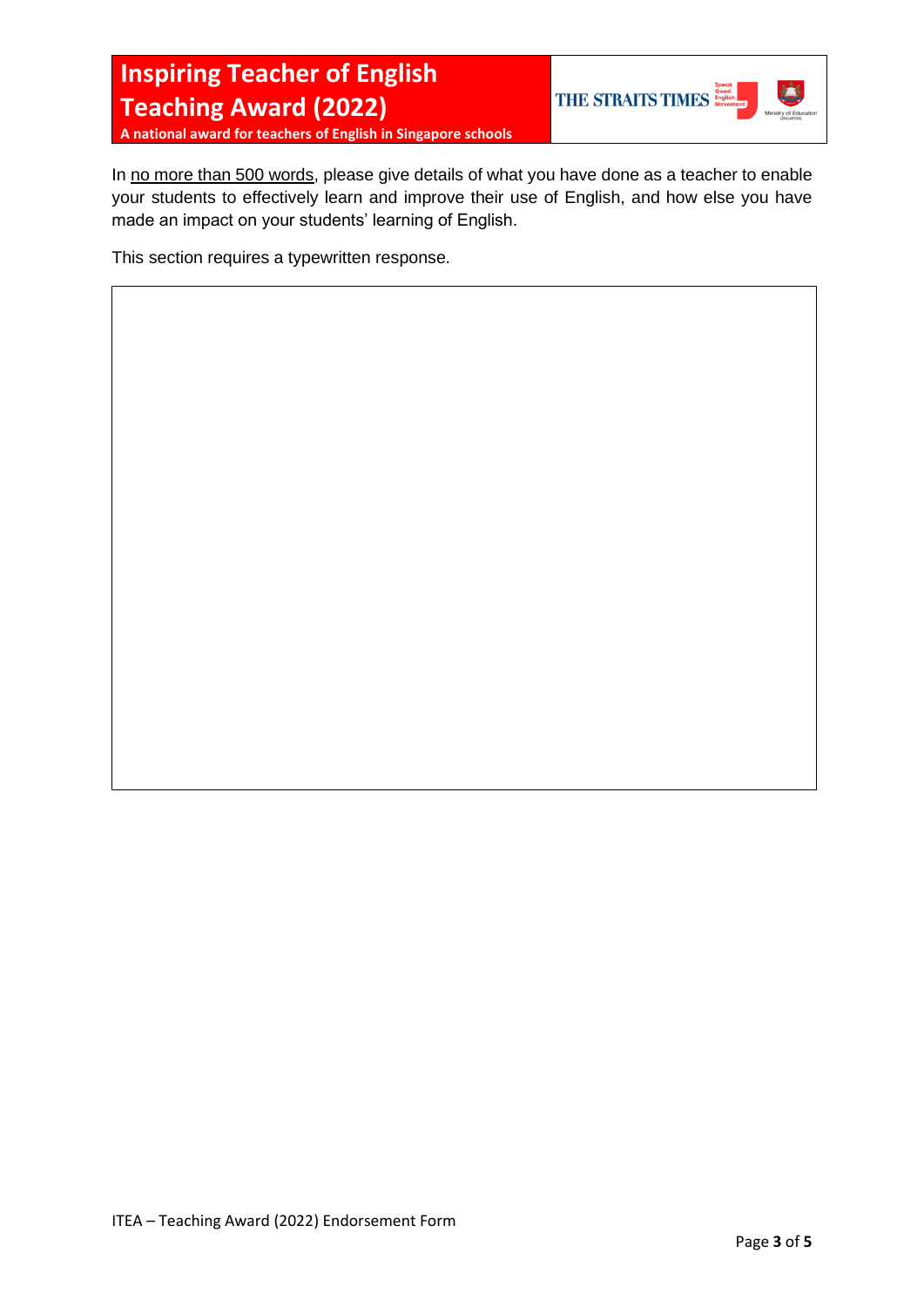

**A national award for teachers of English in Singapore schools**

If you win the award, what effective way(s) to teach English would you promote to your peers and the fraternity? Please tell us in no more than 300 words.

This section requires a typewritten response.

## **B) Endorsement by Principal**

Please note that:

- only **one** candidate may be endorsed by each school for the Teaching Award
- the endorsement form must be signed by the Principal

| Name:          | Salutation | Dr / Mr / Ms / Mrs / Mdm |
|----------------|------------|--------------------------|
|                | First name |                          |
|                | Last name  |                          |
| School:        |            |                          |
| Telephone:     |            |                          |
| Email Address: |            |                          |
| Signature:     |            |                          |
| Date:          |            |                          |